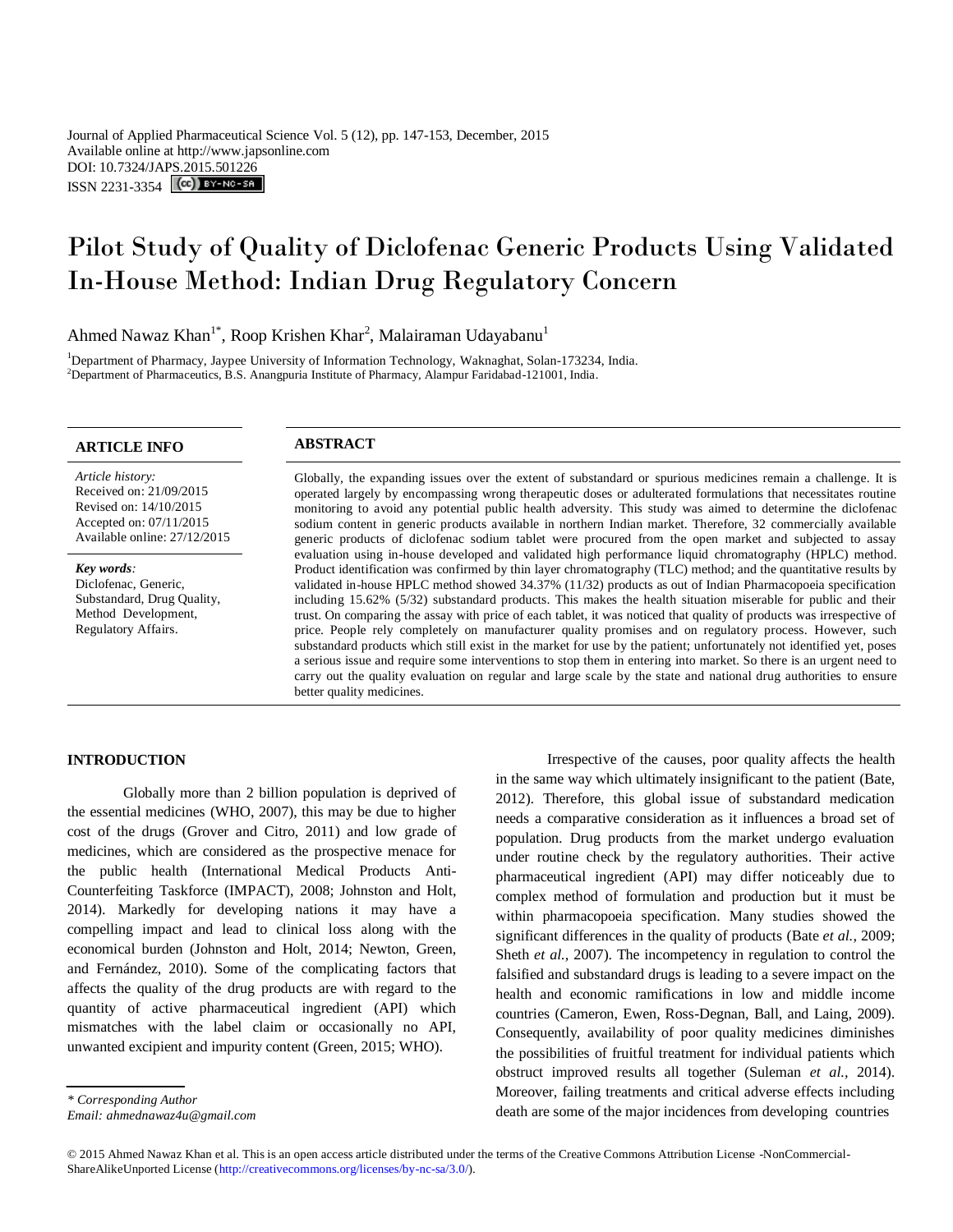(Heyman and Williams, 2011; King and Kanavos, 2002) and it may be the result of inadequate medications related to spurious/falsely-labeled/falsified/counterfeit (SFFC) medicines (WHO, 2012). Assuredly, the complete list of undesirable effects and number of incidences due to substandard or spurious drug is still unknown.

Mainly low and middle-income countries have a weak pharmacovigilance and drug regulatory system (Cameron *et al.,*  2009). Therefore as general public health disputes, the issue of the proximity of substandard and SFFC solutions for open utilization ought to draw watchful consideration, primarily for developing nations (Nsimba, 2008). A study suggests, 12-25% of the medicines distributed globally from India are contaminated, substandard and counterfeit (PSM, 2013). However, within the Indian domestic market; the indigent quality of medicine is on a fall (Khan and Khar, 2015), whereas without any concrete scientific evidence the media reports 30-40% magnitude (PSM, 2010). Evidently such situation makes the regulatory system miserable for the public health.

Substandard medications are most likely a bigger issue influencing more individuals, and therefore unquestionably need a comparative consideration. No study has been performed in the last few years and the real extent of the problem still remains ambiguous. Moreover, impractical pricing of medicines is further influencing to the crisis in the public health domain and may undermine efforts to improve healthcare (King and Kanavos, 2002). Worldwide awareness has been growing on the increasing incidence of substandard and spurious drug, whereas India is still lacking on the issue. Thus, to counteract the issue of spurious and substandard quality medicine in India there is an urgent need for additional research or routine analytical evidences to explain the magnitude of the problem.

Most often used medicines like amoxicillin, azithromycin, metformin (Martin, 2011) and diclofenac (McGettigan and Henry, 2013) etc. should be evaluated on priority. Thus we have selected diclofenac sodium (DICLO) tablet generic products. Diclofenac (2-[(2,6-dichlorophenyl)amino] benzeneacetic acid) is a nonsteroidal anti-inflammatory drug (NSAID) belongs to phenylacetic acid class. Irrespective of its 40- 60% bioavailability and fatal gastrointestinal adverse effects like stomach or intestinal bleeding, ulceration, inflammation and perforation of stomach etc.; (Rostom *et al.,* 2002; Silverstein *et al.,*  2000) it is widely used for the symptomatic relief of pain and inflammation; and has favorable therapeutic effect in arthritis, musculoskeletal disorder, toothache and dysmenorrheal (Chan *et al.,* 2004; Dugowson and Gnanashanmugam, 2006). It is a 'Scheduled H' drug under Drug and Cosmetic Act and Rules (Government of India, 2005) and also included in National List of Essential Medicines(NLEM) of India and globally the most widely prescribed NSAID (McGettigan and Henry, 2013). Based on the widely prescribed and some reported substandard quality of diclofenac (Drugscontrol.org, 2014) we aimed this pilot study to explore the quality of diclofenac generic products and to observe how the prices are associated with corresponding quality.

#### **MATERIAL AND METHOD**

#### **Material**

#### *Chemical and reagent*

Diclofenac sodium API and excipients for placebo were provided by the Ranbaxy (India). Certified reference material of diclofenac sodium was purchased from Sigma Aldrich. High performance liquid chromatography (HPLC) grade methanol (Lichrosolv), phosphoric acid (EMSURE), monobasic sodium phosphate GR grade were procured from Merck (India). Water used during analysis was purified through a Millipore Milli-Q (Waltham, MA, USA) water system.

#### *Instruments*

A HPLC (Waters, Milford, MA, USA) equipped with Alliance 2695 separations module and 2996 photodiode array detector was employed throughout the analysis using octadecylsilane bonded C-18 (250mm×46mm,5µm) column (Waters). All samples were weighed using TB-215D (Denver Instrument, Germany) analytical balance. And chromatograms were processed using Empower Pro software (Waters).

#### **Method**

#### *Product identification*

For identification, thin layer chromatography was used in accordance to Indian pharmacopoeia (IP, 2010). For this, a precoated silica gel 60 F254 plate was spotted with 1 µL of 10 mg/mL concentration of DICLO reference standard (RS) and all market products. After air drying the plate was sprayed with a 0.5 percent w/v solution of potassium dichromate in dilute sulfuric acid. Spots were visualized and identified corresponding to the retention factor value of DICLO-RS.

#### *Assay method development*

A new HPLC method was developed using reference of diclofenac sodium tablet monograph mentioned in United State Pharmacopoeia (USP29-NF24). DICLO-RS was used as a control. A blend of microcrystalline cellulose, talc, croscarmellose sodium, magnesium stearate and colloidal silicon dioxide was prepared and assumed as placebo.

In accordance with developed method, 0.01M phosphoric acid and 0.01M monobasic sodium phosphate (1:1) buffer was prepared as solvent mixture and adjusted to pH of 2.5±0.05 using 5% phosphoric acid  $(v/v)$  and ultimately filtered through 0.20  $\mu$ m membrane nylon filter and degassed in ultrasonic bath. Mobile phase comprised of 70 volume of methanol and 30 volume of phosphate buffer, which was degassed through sonication and vacuumed prior to use. Diluent of methanol and water (70:30) was used in the preparation of analytical sample solutions. DICLO-RS solution of 0.2 mg/mL was used as system suitability solution. The analysis was carried out at 1.0 mL per min flow rate under isocratic mode for 15 min run time. The column was held at ambient temperature, the volume of injection was 10 µL. Peak area response was detected by extracting chromatogram at 254 nm. Filter compatibility was done with one-use 0.45 µm nylon filter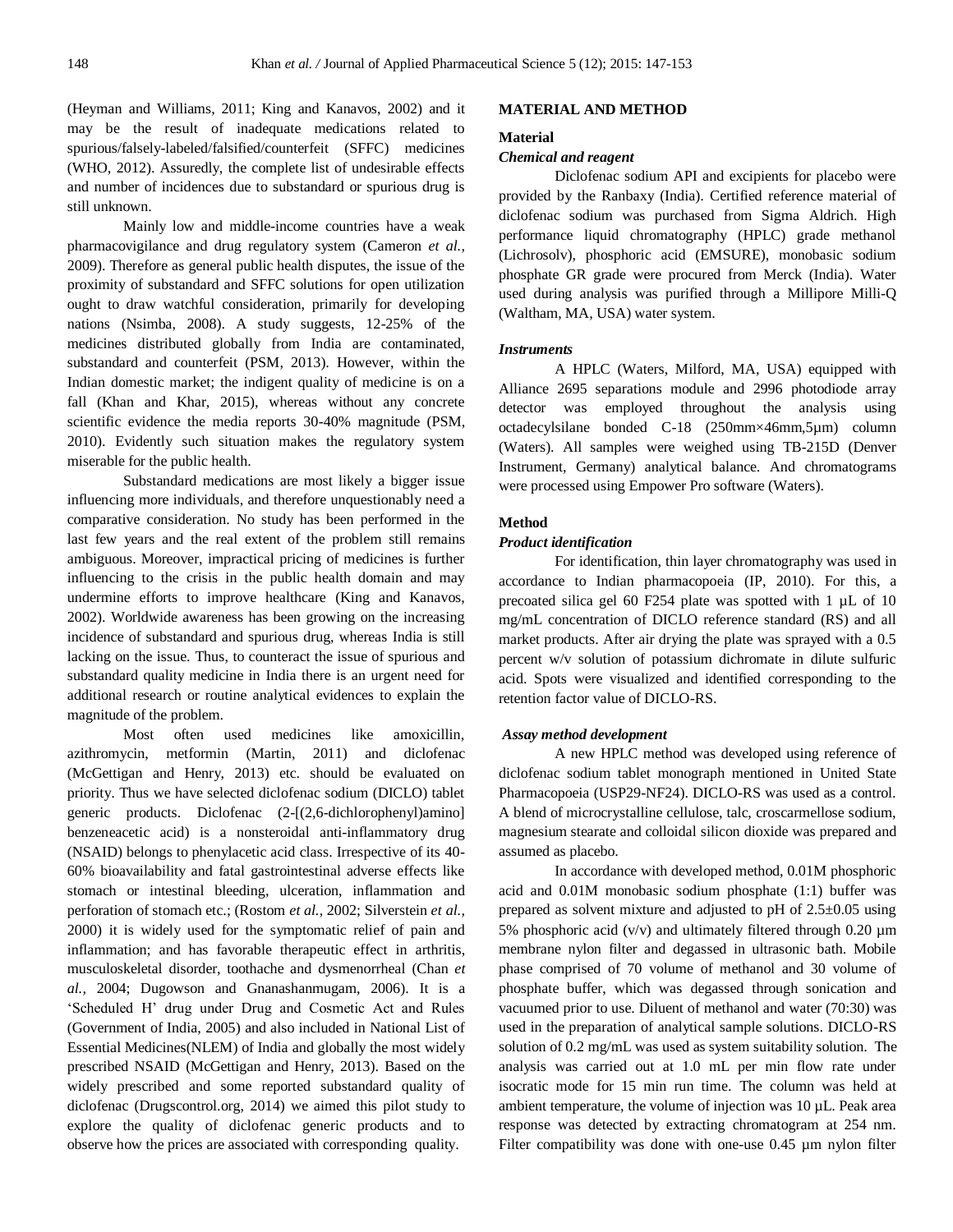and polytetrafluoroehtylene (PTFE) filter while supernatant of the centrifugate was used as control. Analytical stability of standard and sample in solvent at  $25^{\circ}$ C was done at 0, 1, 3, 6, 12, 18, and 24 hours. A solution of DICLO-RS spiked with two known impurity of diclofenac that is Impurity A (1-(2,6-dichlorophenyl)indolin-2 one and Impurity E (indoline-2-one); were used as resolution solution to ensure specificity. Resolution, R between Impurity A and Impurity E was set at not less than 5 and between Impurity A and diclofenac not less than 2 as a peak resolution criterion. For assuring the correct result percent of relative standard deviation (RSD) of peak area response for replicate samples were posed not to be more than 2. A sample of standard spiked with placebo was also prepared to verify the system suitability with injection run time for 30 minutes.

#### *Assay method validation*

In accordance with the Q2(R1) International Conference on Harmonization (ICH) guidelines method was validated with recommended parameters which include specificity, linearity, accuracy, precision and robustness (ICH, 2005). Validation sample set were quantified against mean peak area of six injections. For system suitability criterion, peak tailing factor must be less than 2, peak area %RSD of five injection of standard solution must be less than 2 and theoretical plates should not be less than 3000. The peak purity was determined based on lower purity angle than purity threshold of the main peak.

Specificity of method was shown by spiked samples and no peak was eluted with the main peak of API which further validated with spectra match plot. Method linearity was illustrated by the standard calibration curve of six samples in the range of about 0.14-0.26 mg/mL (that is 70%, 80%, 90%, 100%, 110% and 130% of the 0.2 mg/mL concentration). Accuracy and precision were established by assessing recovery and %RSD values obtained with three test solutions, each at concentration of 0.14, 0.20, and 0.26 mg/mL corresponding to 70%, 100% and 130% of the API concentration. Recovery was estimated by comparing calculated theoretical concentration from the standard curve and the nominal concentration. Method robustness was demonstrated by changing in flow rate, column oven temperature, minor component and extracting wavelength. The robustness was tested with a 0.2 mg/mL standard solution, and explained by the effect of parameter modification on peak theoretical plate count and tailing factor. Overall % RSD for robustness was fixed not to be more than 2 and peak purity must pass.

#### *Generic Products collection*

Simple sampling process was done when one of the authors posed as customer and purchased 32 drug products directly without prescription from storefront wholesaler or retailer of open market located in urban and semi-urban areas of Northern India. There were 31 products of different companies and among them one product was in two batches. Thus in total 32 products of DICLO tablet were procured which were of 50 mg dose except one with 100 mg dose. Once procured all generic products were

stored at ambient temperature with low humidity and no sunlight until assay evaluation.

#### *Assay of market product*

Ten tablet of each product were transferred in to 100 mL amber color volumetric flask. Initially half of the volume was made up with diluent and vigorously shaken mechanically for about 30 minutes till all tablets disintegrate. Some samples were not dissolved mechanically due to coating; therefore they were sonicated for 15 minutes. Thereafter volume was made up and a concentration of about 0.20 mg/mL of DICLO was obtained. Before injection, each sample was filtered with new disposable PTFE filter.

All 32 market products were assayed using aforementioned in house developed HPLC method in duplicate. Six injections of DICLO-RS of 0.20 mg/mL prepared in mobile phase were used to determine to fulfill the system suitability criterion. Against the peak area response of DICLO-RS; assay was determined from the percent label claim of API content in individual product. For calculating the precise assay result; %RSD of two preparations was fixed not to be more than 2. For assay; to pass the pharmacopoeia specification each product must be within 89.3%–110.8% of the label claim. While in accordance to guidelines by Indian pharmaceuticals regulatory authority that is Central Drug Standard Control Organization (CDSCO), New Delhi, product which fails assay 5% below the pharmacopoeia specification that is below 84.3% are considered to be substandard product and not of standard quality(NSQ) (CDSCO, 2008). This minor change in the range was due to considering ten tablets of a product and to compensate the sampling error as mentioned in IP.

#### **RESULT AND DISCUSSION**

Ultra-violet spectroscopy recommended by IP was considered as primitive method and due to use of 100 % methanol as diluents mentioned in diclofenac monograph; preliminary result were showed variations in the assay. Therefore, a new method of HPLC was developed and validated for the evaluation of the commercial generic DICLO products. However, for ensuring identity of DICLO, recommended TLC method was followed according to Indian pharmacopoeia. Figure 1 showed all products contain the claimed API.



Fig. 1: Diclofenac identification in commercial generic products by TLC.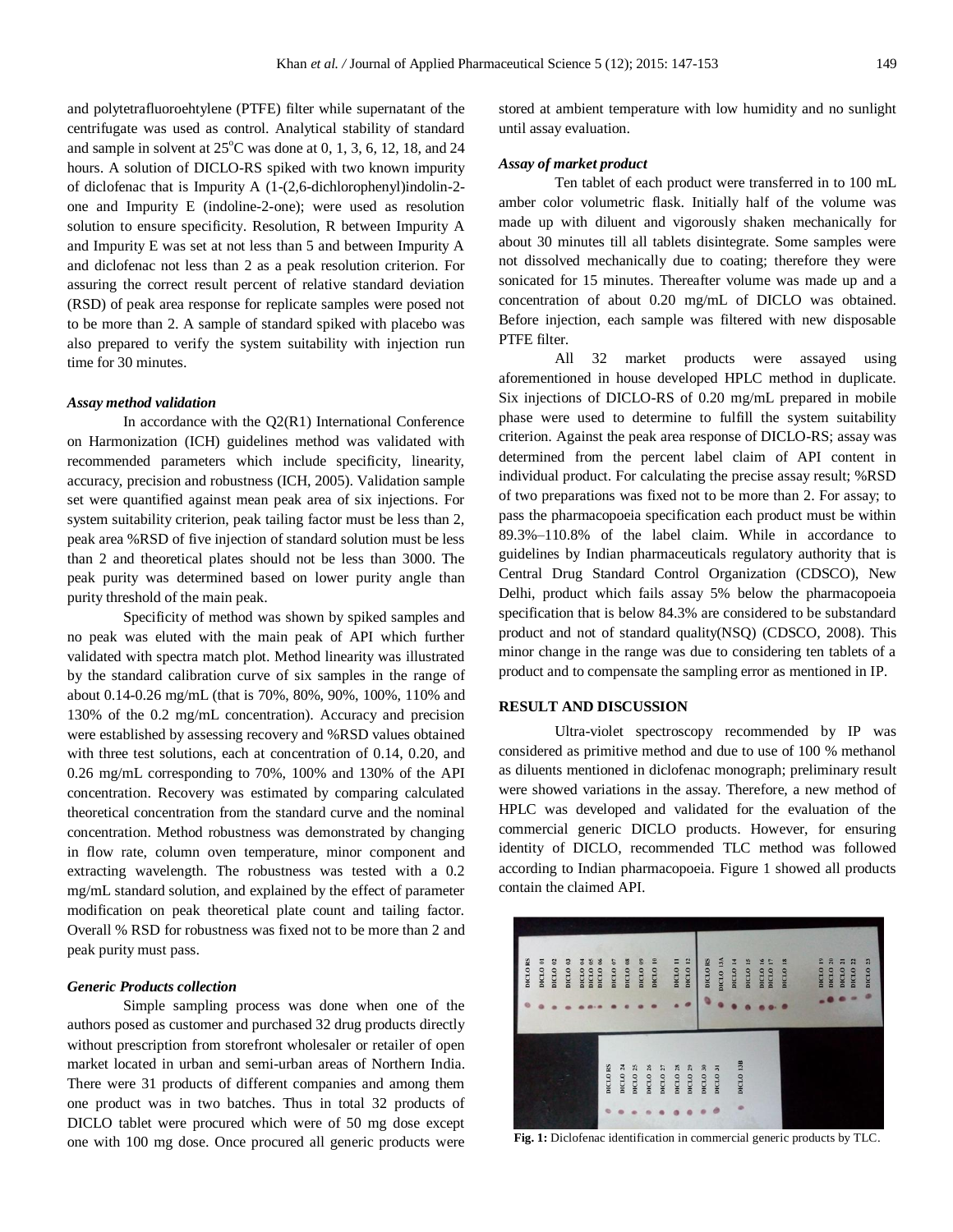

**Fig. 2:** Auto scale chromatogram of DICLO certified reference standard spiked with its known impurity A and E.



**Fig. 3:** Comparative price versus assay plot showing quality, out of pharmacopoeia specification and substandard DICLO products.

In filter compatibility analysis, 0.45 µm PTFE filter were selected for filtering reference standard and samples. Relative retention time of impurity E, impurity A and diclofenac was about 3.55, 6.62 and 8.38 min as shown in Figure 2, and all peaks passed the resolution criterion.

According to the recommended ICH guidelines Q2 (R1) proposed method was validated as shown in Table 1. For linearity the sample area count versus concentration was evaluated by linear least square regression. Comparable slopes (9937) and intercepts (−72612) were obtained. Linearity was shown by the good correlation 0.9997, between area count and the drug concentration as shown in Table 1. The accuracy results showed recoveries between 99.0% and 101.7%. The method precision and system precision were determined which show 0.27 and 0.94 %RSD respectively. The robustness results signify that the peak area was not significantly affected by changing the flow rate by  $\pm 10\%$ , column oven temperature by  $\pm$  5°C, 10% relative change in minor

component of the mobile phase and changing the wavelength by +5 nm, as shown in Table 1.

It was an exploratory pilot scale research to investigate the quality of drug products in the Indian market. Out of total 32 products, 34.37% failed to pass the pharmacopoeia specification including 15.62% substandard quality products as shown in Table 2. The potential consequence of such under-dose medications is a matter of concern to the regulatory authorities. These differences may affect the therapeutic effectiveness of products and trust on health system.

A possible explanation for existence of substandard medicines in the market may likely because of negligence in manufacturing, non conformance to good manufacturing practice (CDSCO, 2008) or may be to gain more profit by the manufacturer without knowing the negative consequences of this poor quality like loss of trust on medical practitioners, loss of trust on health system and increased burden on patient. It is noteworthy that not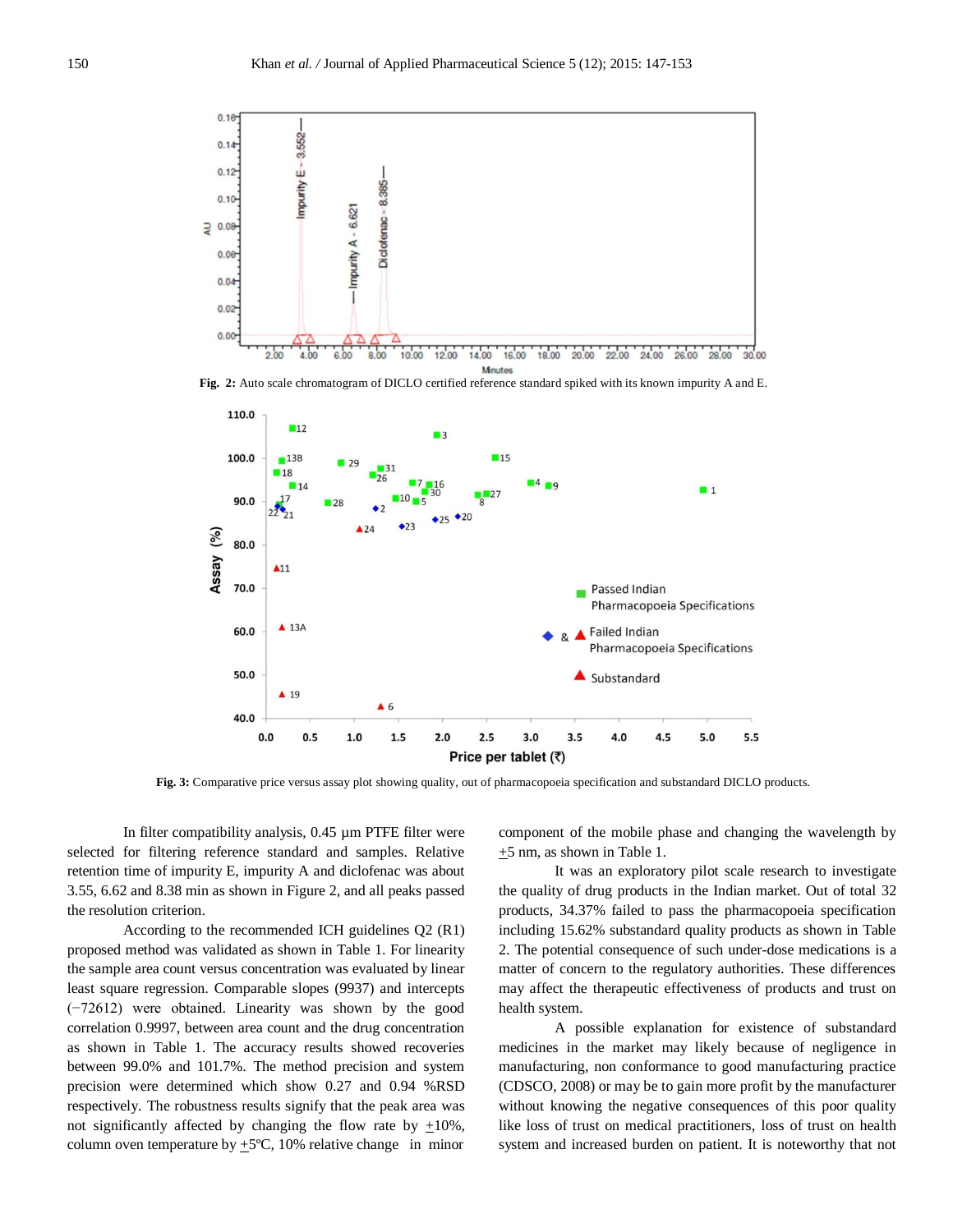only the different products have different assay result; but two batches of same product can have varied results. For example DICLO-13A found to be substandard while DICLO-13B passed the test as shown in Table 2.

All products were procured without prescription and this calamity signifies that how Drug and Cosmetic Act and Rules are misapplying. Medicine seller and buyer both are considering it as a commodity. Medicine should be dispense only as per the rules and guidelines(Indian Pharmaceutical Association, 2002). Medicines are quite complex molecules which may cause morbidity and mortality if use without medical practitioners or pharmacists instructions. Thus good pharmacy practice is highly demanded.

**Table 1:** Validation of developed HPLC method for diclofenac sodium.

| <b>Validation Parameters</b>                       | Value                         |
|----------------------------------------------------|-------------------------------|
| System Suitability                                 |                               |
| Mean Peak Area                                     | 1938427                       |
| <b>Retention Time</b>                              | 8.3                           |
| <b>Tailing Factor</b>                              | 0.94                          |
| Capacity Factor                                    | 7.42                          |
| <b>Theoretical Plates</b>                          | 5542                          |
| Specificity                                        |                               |
| Sample Spiked with Placebo                         | purity angle $(0.027)$ purity |
|                                                    | threshold $(0.257)$           |
| Difference % of Control and                        | $-1.5$                        |
| Spiked Sample(with Impurity)                       |                               |
| Linearity                                          |                               |
| <b>Correlation Coefficient</b>                     | 0.9997                        |
| <b>Regression Coefficient</b>                      | 0.9994                        |
| Slope                                              | 9937                          |
| Intercept                                          | $-72612$                      |
| Precision (% RSD)                                  |                               |
|                                                    | 0.27                          |
| <b>System Precision</b><br><b>Method Precision</b> |                               |
|                                                    | 0.95                          |
| Accuracy (% Recovery)                              |                               |
| At 70% level                                       | 99.0-99.43                    |
| At 100% level                                      | 101.30-101.70                 |
| At 130% level                                      | 100.38-100.84                 |
| Overall % Recovery                                 | 100.46                        |
| Overall % RSD                                      | 0.99                          |
| SIAS Standard at 25 °C for 24 hours                |                               |
| Cumulative % RSD                                   | 1.3                           |
| SIAS Sample at 25 $\degree$ C for 24 hours         |                               |
| Cumulative % RSD                                   | 0.88                          |
| Assay %                                            | 100.3-102.1                   |
| Robustness                                         |                               |
|                                                    |                               |
| For Standard                                       |                               |
| <b>System Suitability</b>                          |                               |
| (under modified conditions)                        |                               |
| Theoretical plates                                 | >4000                         |
| Tailing factor                                     | $\lt 2$                       |
| % RSD(five injections)                             | $\lt 2$                       |
| For Sample (% RSD)                                 |                               |
| Control                                            | 0.23                          |
| <b>Flow Minus</b>                                  | 0.38                          |
| <b>Flow Plus</b>                                   | 0.35                          |
| Temperature Minus                                  | 0.4                           |
| <b>Temperature Plus</b>                            | 0.2                           |
| Minor Component Minus                              | 0.50                          |
| Minor Component Plus                               | 0.26                          |
| Wavelength Minus                                   | 0.21                          |
| Wavelength Plus                                    | 0.63                          |
|                                                    |                               |

*SIAS- Stability in analytical solution, RSD: Relative standard deviation*

| Table 2: Diclofenac generic products assay and price. |  |  |
|-------------------------------------------------------|--|--|
|                                                       |  |  |

| <b>CIVICHAC</b>         | - 11 U L                                     | rouucis assa                                  |                |                                  |                                    |                                                            |
|-------------------------|----------------------------------------------|-----------------------------------------------|----------------|----------------------------------|------------------------------------|------------------------------------------------------------|
| Sample Code             | Assay I (%) (Mean of<br>replicate injection) | Assay II (%) (Mean of<br>replicate injection) | Mean Assay (%) | <b>Standard Deviation</b><br>જ્ઞ | Relative Standard<br>Deviation (%) | Maximum Retail Price<br>per tablet $\overline{\mathbf{C}}$ |
| DICLO-01                | 92.35                                        | 93.10                                         | 92.73          | 0.53                             | 0.57                               | 4.95                                                       |
| DICLO-02                | 88.41                                        | 88.47                                         | 88.44          | 0.04                             | 0.05                               | 1.24                                                       |
| DICLO-03                | 105.37                                       | 105.40                                        | 105.39         | 0.02                             | 0.02                               | 1.94                                                       |
| DICLO-04                | 94.07                                        | 94.63                                         | 94.35          | 0.40                             | 0.42                               | 3.00                                                       |
| DICLO-05                | 90.52                                        | 89.62                                         | 90.07          | 0.64                             | 0.71                               | 1.70                                                       |
| DICLO-06                | 43.04                                        | 42.57                                         | 42.81          | 0.33                             | 0.78                               | 1.30                                                       |
| DICLO-07                | 94.91                                        | 93.84                                         | 94.38          | 0.76                             | 0.8                                | 1.66                                                       |
| DICLO-08                | 91.67                                        | 91.42                                         | 91.55          | 0.18                             | 0.19                               | 2.40                                                       |
| DICLO-09                | 93.28                                        | 94.10                                         | 93.69          | 0.58                             | 0.62                               | 3.20                                                       |
| DICLO-10                | 90.39                                        | 91.14                                         | 90.77          | 0.53                             | 0.58                               | 1.47                                                       |
| DICLO-11                | 75.19                                        | 74.20                                         | 74.70          | 0.70                             | 0.94                               | 0.12                                                       |
| DICLO-12                | 106.72                                       | 107.14                                        | 106.93         | 0.30                             | 0.28                               | 0.30                                                       |
| DICLO-13A               | 61.35                                        | 60.80                                         | 61.08          | 0.39                             | 0.64                               | 0.18                                                       |
| $DICLO-13B^*$           | 99.18                                        | 99.71                                         | 99.45          | 0.37                             | 0.38                               | 0.18                                                       |
| DICLO-14                | 93.38                                        | 94.08                                         | 93.73          | 0.49                             | 0.53                               | 0.30                                                       |
| DICLO-15                | 100.24                                       | 100.11                                        | 100.18         | 0.09                             | 0.09                               | 2.60                                                       |
| DICLO-16                | 93.94                                        | 93.88                                         | 93.91          | 0.04                             | 0.05                               | 1.85                                                       |
| DICLO-17                | 89.41                                        | 89.22                                         | 89.32          | 0.13                             | 0.15                               | 0.15                                                       |
| DICLO-18                | 96.39                                        | 97.08                                         | 96.74          | 0.49                             | 0.5                                | 0.12                                                       |
| DICLO-19                | 45.60                                        | 45.64                                         | 45.62          | 0.03                             | 0.06                               | 0.18                                                       |
| DICLO-20                | 87.51                                        | 85.69                                         | 86.60          | 1.29                             | 1.49                               | 2.17                                                       |
| DICLO-21                | 88.26                                        | 88.19                                         | 88.23          | 0.05                             | 0.06                               | 0.19                                                       |
| DICLO-22                | 89.13                                        | 88.71                                         | 88.92          | 0.30                             | 0.33                               | 0.13                                                       |
| DICLO-23                | 83.84                                        | 84.77                                         | 84.31          | 0.66                             | 0.78                               | 1.54                                                       |
| DICLO-24                | 83.67                                        | 83.80                                         | 83.74          | 0.09                             | 0.11                               | 1.06                                                       |
| DICLO-25                | 85.67                                        | 86.11                                         | 85.89          | 0.31                             | 0.36                               | 1.92                                                       |
| DICLO-26                | 95.89                                        | 96.46                                         | 96.18          | 0.40                             | 0.42                               | 1.21                                                       |
| DICLO-27                | 91.31                                        | 92.33                                         | 91.82          | 0.72                             | 0.79                               | 2.50                                                       |
| DICLO-28                | 89.67                                        | 89.89                                         | 89.78          | 0.16                             | 0.17                               | 0.70                                                       |
| DICLO-29                | 98.90                                        | 99.04                                         | 98.97          | 0.10                             | 0.1                                | 0.85                                                       |
| DICLO-30                | 92.44                                        | 92.23                                         | 92.34          | 0.15                             | 0.16                               | 1.80                                                       |
| $DICLO-31$ <sup>#</sup> | 97.38                                        | 97.89                                         | 97.64          | 0.36                             | 0.37                               | 1.30                                                       |

*\* Two batches, # 100 mg dose*

The intended study not only identified and quantified DICLO content in different marketed generic brands and local generics but also their relative significance with the cost. As shown in Table 2, DICLO-18 of 0.12 rupee  $(\bar{\tau})$  per tablet passed the assay while at the same price another generic product DICLO-11 failed in the test. On the other hand, products labeled with high price like DICLO-06, DICLO-23, DICLO-20 and DICLO-25 were failed in the assay; while DICLO-01, DICLO-04, DICLO-15 and DICLO-16 were passed the evaluation. High severity of underlying situation, as indicated by the results was not significantly related to low cost only as show in Table 3. After demonstrating Fisher's exact test, a two tailed p-value 0.432 showed no significant difference between price and assay value. Therefore, products tagged with high price do not guarantee the good quality and product of low price do not ensure poor quality as shown in Figure 3. It indicates poor quality products exist in the market irrespective of the price and these substandard products range from low price to high price. Further investigations on other category of drugs are necessary to address the concern for quality and affordability of medicines in India.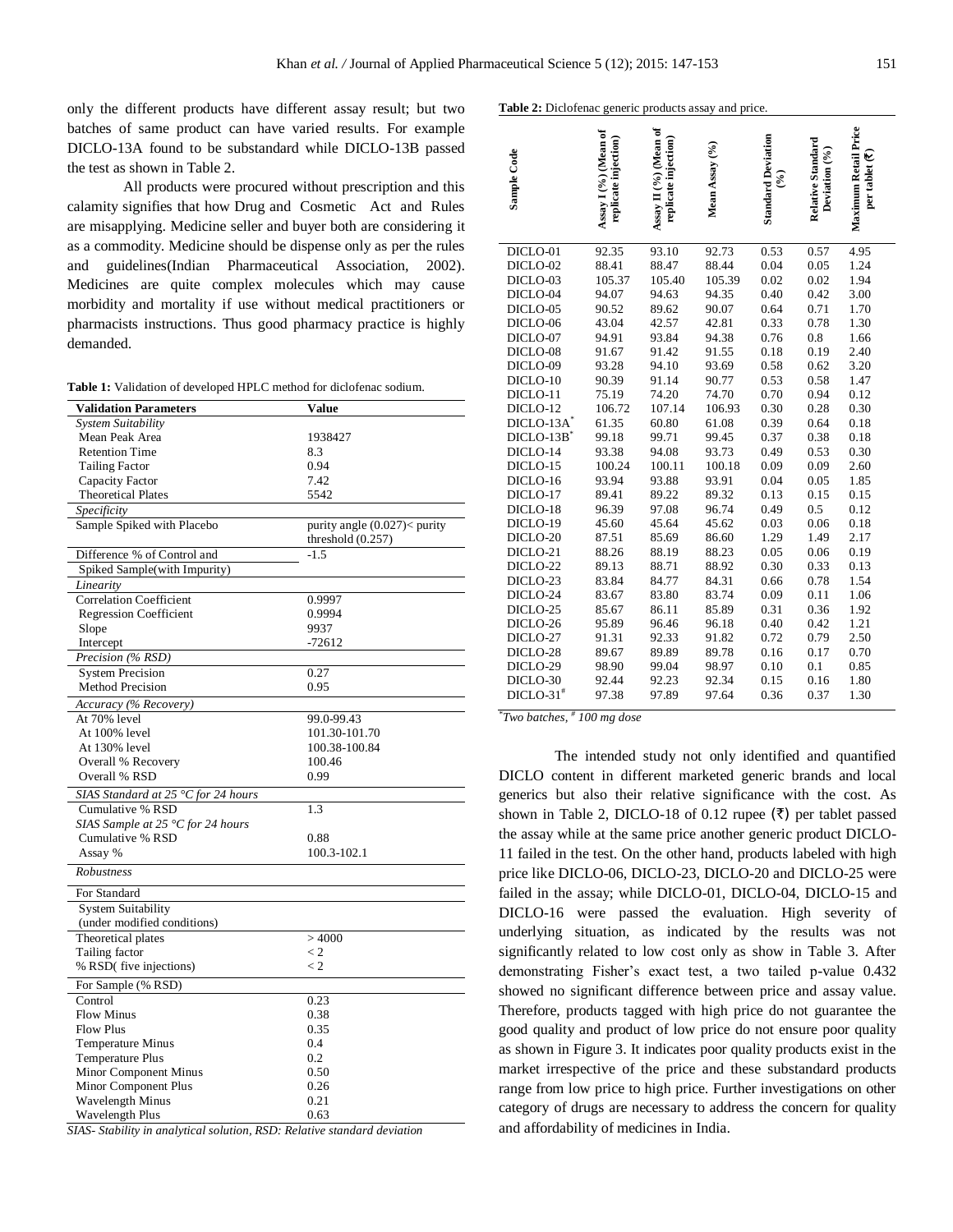| Maximum retail price per<br>tablet $(\overline{\mathbf{z}})$ | No. of products<br>failed | No. of products<br>passed |
|--------------------------------------------------------------|---------------------------|---------------------------|
| $0.1 - 0.5$                                                  |                           |                           |
| $>0.5-1$                                                     |                           |                           |
| $>1-2$                                                       |                           |                           |
| $>2-3$                                                       |                           | 3                         |
| $>3-4$                                                       |                           |                           |
| $>4-5$                                                       |                           |                           |

**Table 3:** Price wise distribution of passed and failed DICLO products.

In general, these outcomes highlight the assorted nature of poor quality medication issues that have critical consequences for public health. Such issue should be undertaken by the pharmaceutical researchers or academicians and concerned regulatory agencies, medical practitioners and consumer as well. The Indian government, national regulatory authority and state regulatory authorities need to be very stringent in complying with quality assurance and quality control. Authorities has to review and implement the already recommended interventions by Mashelkar Committee Report(Government of India, 2003). Additional efforts are required to enhance the current manufacturing practices along with the process involved in registration of drugs to control the flow of impoverished medicines in the market.

This work additionally accentuates the requirement for productive oversight of pharmaceutical products, with legitimate observing of manufacturers and their distribution systems to bring down the danger for public being exposed to products of low quality, low safety and low efficacy.

#### **CONCLUSION**

An HPLC assay method has been developed and validated for diclofenac sodium generic market products. The assay method has been validated to be specific, linear  $(r = 0.9997)$ , accurate (recovery 99.0–101.7%), precise (method precision %RSD = 1.39 and system precision %RSD = 0.91) and robust. Proposed method can be used for future evaluation of diclofenac sodium tablets.

From the result of this study it is evident that there is a high predominance of low quality DICLO products in northern India and it may be due to non harmonized regulatory system which makes it a challenge to quantify the prevalence of poor quality medicines across the country. Thus there is urgent requirement of large scale study for sufficient data to estimate the true extent of poor quality medicines. Our study aim was not to defame any faulty product or company. It was only directed to publicize maximum awareness to the consumers, pharmacists, medical practitioners and drug regulatory authorities about extent of the problem. This quality assessment of diclofenac products may be regarded as an initiating step for further evaluation of such products or other marketed drug products for the patient safety. Besides affordability and non affordability issue; ambiguous quality of generics tends to cause huge loss to consumers, therefore medicine regulations, policies, practices and research are required to be patient centric. Under urgency it is required to focus on controlling the availability of substandard drugs in the market that are produced as a result of the poor manufacturing and quality-control practices or deliberately falsified drugs. Among the primary challenges; first is to improvise the product quality by enforcement of good manufacturing practice rules and second is regulatory authorities must harmonized and confront in order to make some feasible interventions for improving this crude situation.

#### **CONFLICT OF INTEREST**

The authors declare that they have no conflict of interest.

#### **REFERENCES**

Bate R. 2012. The Deadly World of Falsified and Sub-Standard Medicine. Economic Affairs (Vol. 32). Washington, DC: AEI Press.

Bate R, Tren R, Mooney L, Hess K, Mitra B, Debroy B, Attaran A. Pilot study of essential drug quality in two major cities in India. PLoS ONE, 2009; 4(6), e6003.

Cameron A, Ewen M, Ross-Degnan D, Ball D, Laing R. Medicine prices, availability, and affordability in 36 developing and middle-income countries: a secondary analysis. The Lancet, 2009; 373(9659), 240–249.

CDSCO. 2008. Guidelines for taking action on samples of drug delclared spurious or not of standard quality in the light of enhanced penalties under Drug and Cosmetic (Amendment) Act, 2008. New Delhi. Available at: http://www.cdsco.nic.in/writereaddata/DCC Guidelines on NSQ Drugs.pdf. [Accessed on 10 January 2014]

Chan FK, Hung LC, Suen BY, Wong VW, Hui AJ, Wu JC, Leung WK, Lee YT, To KF, Chung SC, Sung JJ. Celecoxib versus diclofenac plus omeprazole in high-risk arthritis patients: Results of a randomized double-blind trial. Gastroenterology, 2004; 127(4), 1038– 1043.

Drugscontrol.org. 2014. List of Substandard Drugs. Available at: http://www.drugscontrol.org/substandard\_drugs2014.asp. [Accessed on 18 November 2014]

Dugowson CE, Gnanashanmugam P. Nonsteroidal Anti-Inflammatory Drugs. Physical Medicine and Rehabilitation Clinics of North America, 2006; 17(2), 347–354.

Government of India. 2003. A comprehensive examination of drug regulatory issues, including the problem of spurious drug. New<br>Delhi. Available at: http://cdsco.nic.in/html/html/Final Report Available at: http://cdsco.nic.in/html/html/Final Report mashelkar.pdf. [Accessed on 09 January 2014]

Government of India. 2005. Schedule H-Prescription Drugs. In Drug and cosmetic act and rules (pp. 364–366). New Delhi: Government of India. Available at: http://www.indianmedicine.nic.in/writereaddata/ mainlinkFile/File222.pdf. [Accessed on 09 February 2014]

Green MD. 2015. Perspectives: Pharmaceutical Quality and Counterfeit Drugs. Centers for Disease Control and Prevention. Accessed on July 11, 2015, from http://wwwnc.cdc.gov/travel/yellowbook/2016/thepre-travel-consultation/perspectives-pharmaceutical-quality-counterfeitdrugs. [Accessed on 18 August 2015]

Grover A, Citro B. India: Access to affordable drugs and the right to health. The Lancet, 2011; 377(9770), 976–977.

Heyman ML, Williams RL. Ensuring global access to quality medicines: Role of the US pharmacopeia. Journal of Pharmaceutical Sciences, 2011; 100(4), 1280–1287.

ICH. 2005. Validation of a analytical Procedures: text and methodology Q2(R1). International Conference on Harmonisation of Technical Requirements for Registration of Pharmaceuticals for Human Use (ICH) (Vol. 1994). Available at: http://www.ich.org/fileadmin/ Public\_Web\_Site/ICH\_Products/Guidelines/Quality/Q2\_R1/Step4/Q2\_R1 \_\_Guideline.pdf. [Accessed on 10 January 2014]

Indian Pharmaceutical Association. 2002. Good Pharmacy Practice Guidelines. Mumbai. Available at: http://www.ipapharma.org/ html/GPP\_Guidelines\_IPA2002.pdf. [Accessed on 05 December 2014]